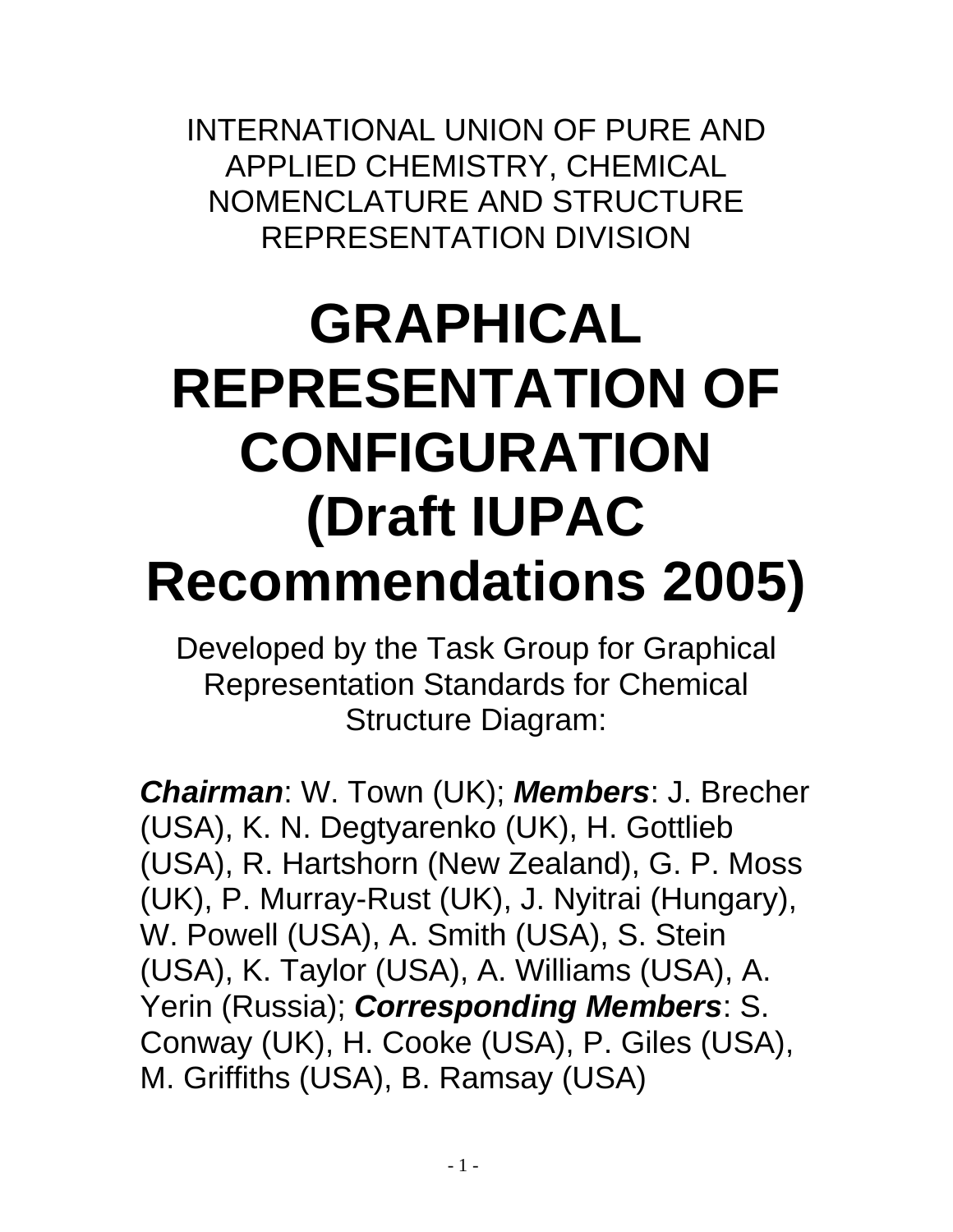# *Abstract*:

The configuration of compounds is determined by the relationship of atoms in three dimensional space, yet chemical structures are most commonly depicted in two dimensional media such as printed publications or computer screens. Recommendations are provided for the display of threedimensional stereochemical information in two-dimensional diagrams in ways that avoid ambiguity and are likely to be well-understood by all viewers. Examples are provided for all types of stereochemical configuration, with explanation of which styles are preferred and which should be avoided.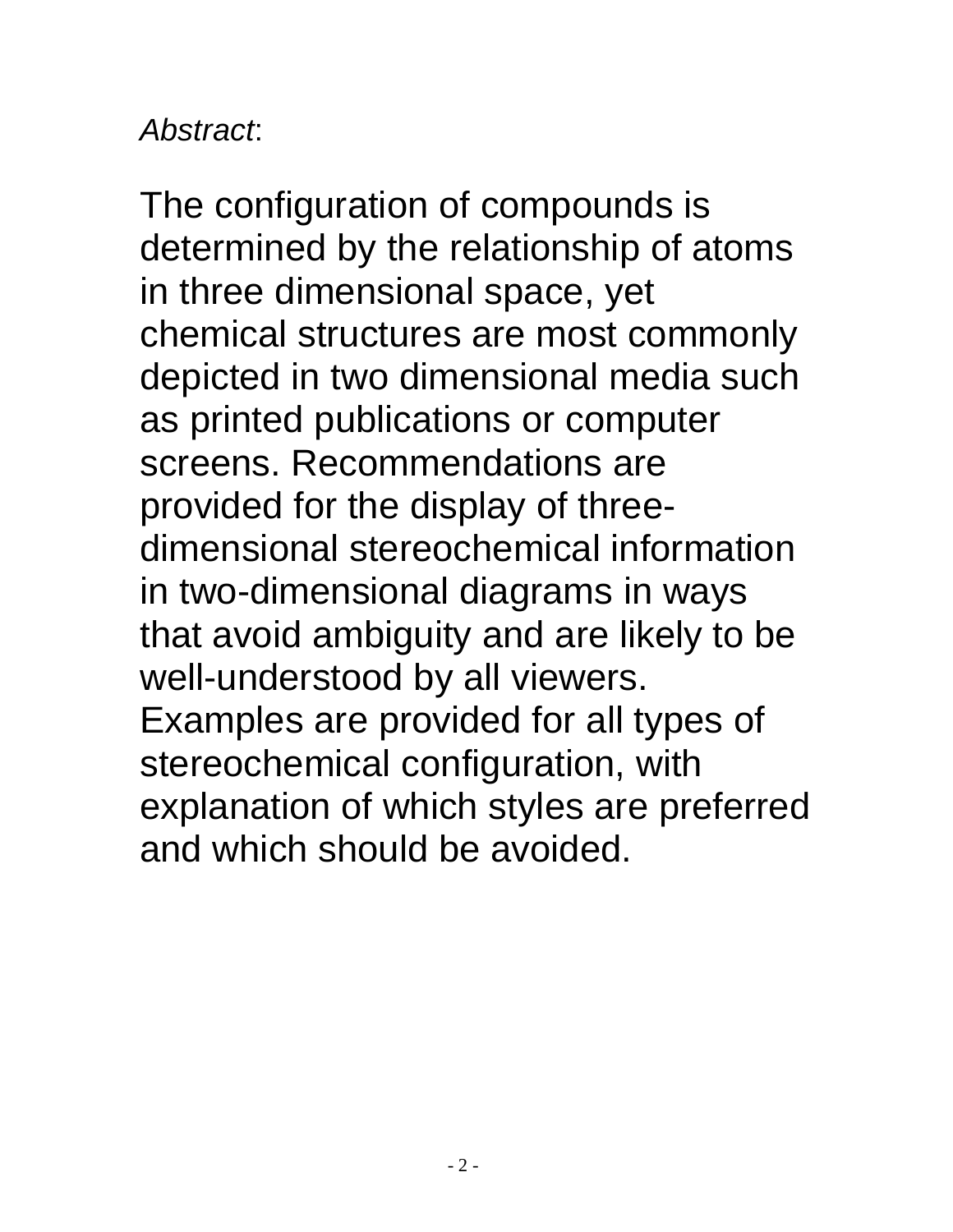**CONTENTS** 

## **ST-0. INTRODUCTION**

#### **0.1 Overview**

#### **0.2 Plain bonds**

- *0.3 Hashes, dashes and wedges*
- *0.4 Wavy bonds*

#### **0.5 Stereobonds between stereocenters**

- *0.6 Asterisks*
- *0.7 CIP stereochemical indicators*

#### ST-1. TETRAHEDRAL CONFIGURATIONS

- *1.1 Tetrahedral depictions with four explicit bonds*
- *1.2 Tetrahedral depictions with three explicit bonds*
- *1.3 Stereogenic atoms in rings*

#### **1.4 Tetrahedral centers at re-entrant atoms**

- *1.5 Tetrahedral stereocenters connected to a double bond*
- *1.6 Cumulenes with an even number of double bonds*

#### **1.7 Hindered biaryls**

- *1.8 Fischer projections*
- *1.9 Haworth projections*
- *1.10 H-Dot/H-Dash/H-Circle*

#### ST-2. NON-TETRAHEDRAL CONFIGURATIONS

- *2.1 Linear*
- *2.2 Angular*
- *2.3 T-shaped*
- *2.4 Trigonal planar*
- *2.5 Trigonal pyramidal*
- *2.6 Square planar*
- *2.7 Square pyramidal*
- *2.8 See-saw*
- *2.9 Trigonal bipyramidal*
- *2.10 Square pyramidal*
- *2.11 Octahedral*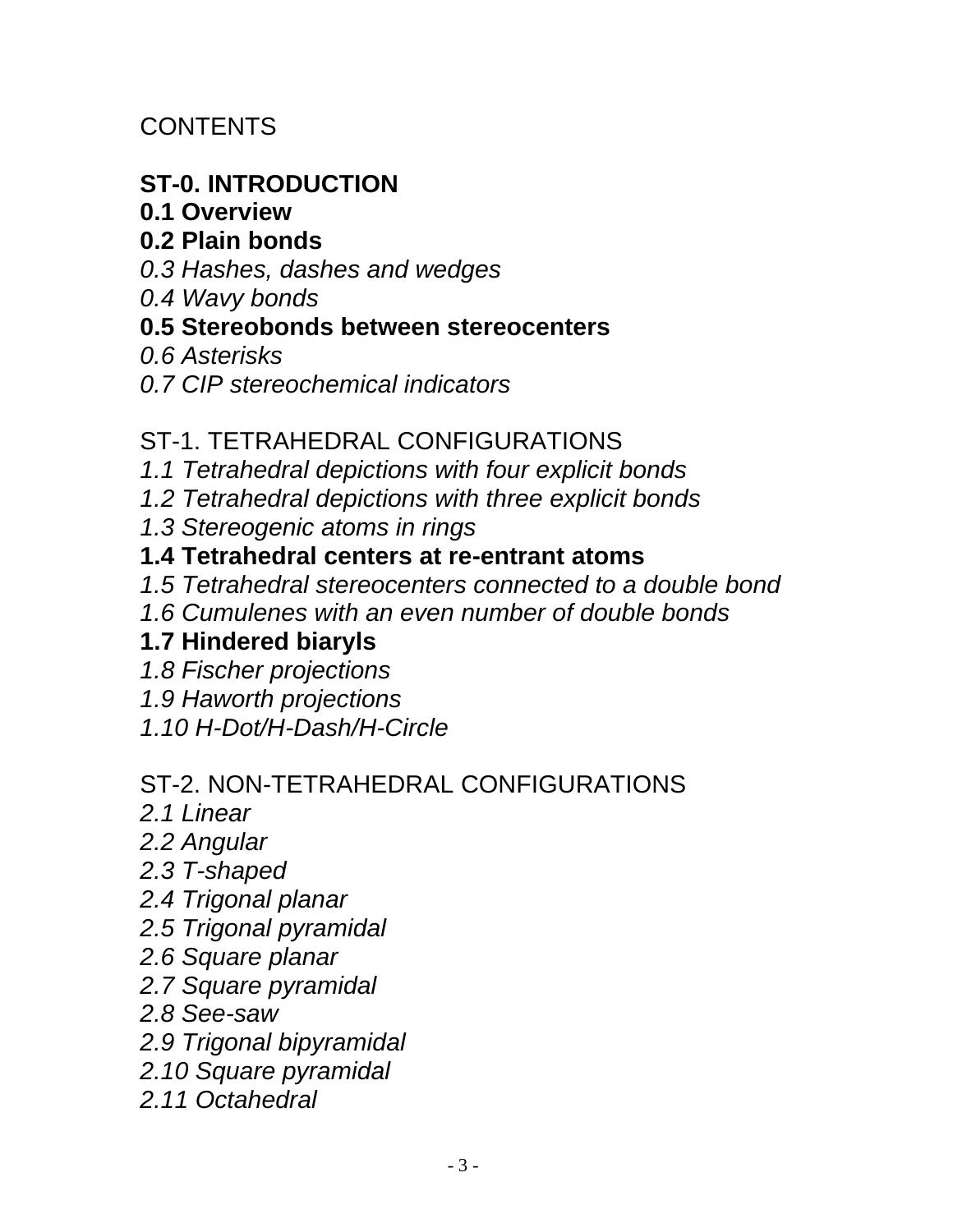*2.12 Trigonal prismatic 2.13 Higher configurations*

#### ST-3. USE OF PERSPECTIVE TO INDICATE **CONFIGURATION**

- *3.1 Restrictions on perspective drawings*
- *3.2 Configuration in perspective drawings*
- *3.3 Use of bold bonds to emphasize perspective*

#### ST-4. DOUBLE-BOND CONFIGURATIONS

*4.1 Positioning of substituents on double bonds 4.2 Double bonds with implicit substituents 4.3 Extended double-bond-like systems*

*4.4 Double bonds in rings 4.5 Double bonds of unspecified configuration*

#### ST-5. OTHER CONFIGURATIONS

- *5.1 Planar chirality*
- *5.2 Helicenes*
- *5.3 Molecular propellers*

# ST-6. RELATIVE STEREOCONFIGURATION

- *6.1 Historical approaches*
- *6.2 Representation goals*

*6.3 Absence of indicators indicates configuration as drawn*

*6.4 Mixtures should be represented with additional explanatory text*

*6.5 Avoid use of "racemate" and "relative" as structural labels*

#### **NB Only a few sections of the draft IUPAC recommendation have been included in this poster – sections in** *italics* **have been omitted from the poster**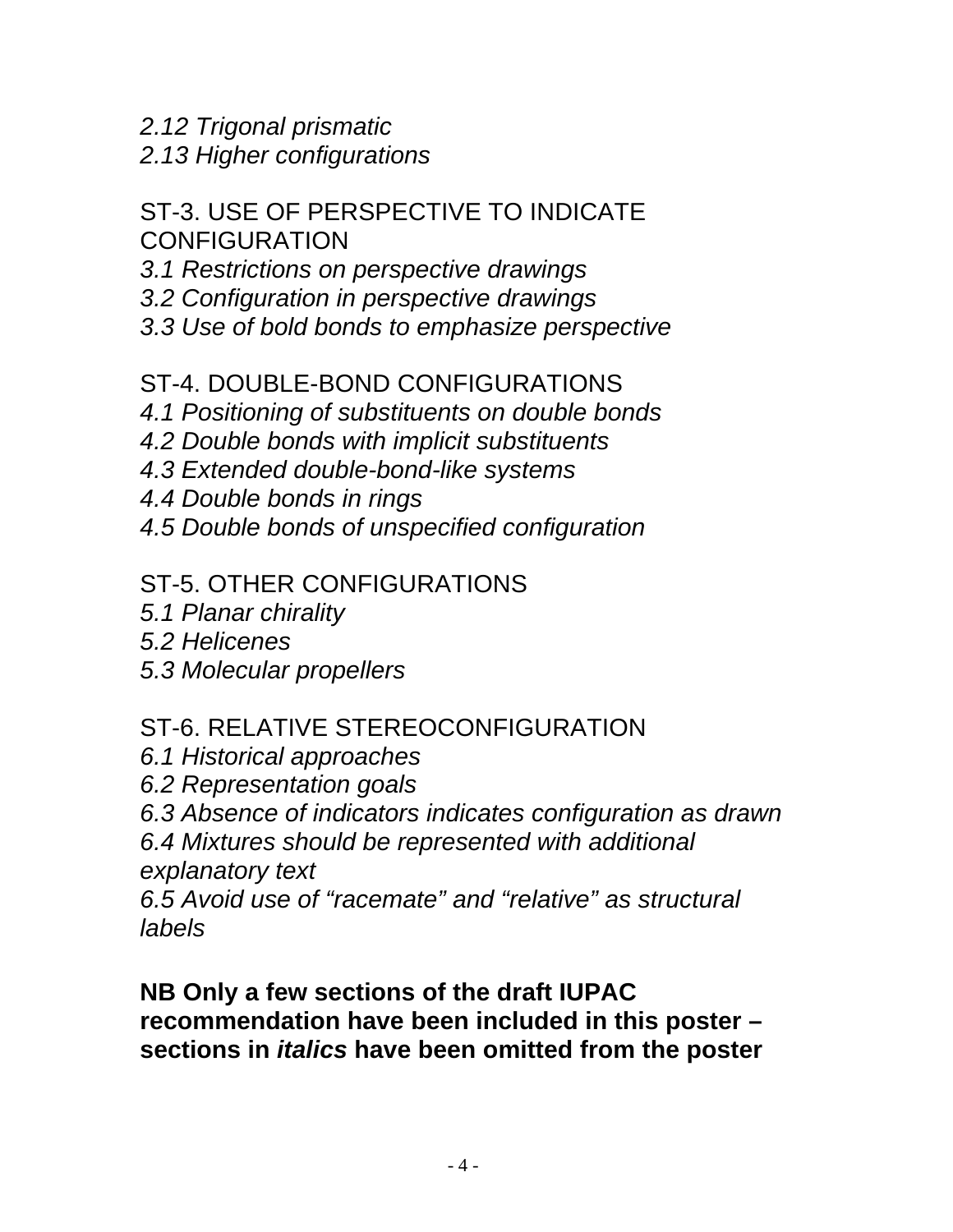## **ST-0. INTRODUCTION**

Stereochemistry is the aspect of chemistry concerned with the different spatial arrangement of atoms in molecules and compounds and the effect that those differences have on their physical properties and reactivity. The significance of stereochemistry even in everyday life is famously demonstrated by the two isomers of carvone, where the (*S*)- (+)-form of carvone provides the odor of caraway while the (*R*)-(–)-form instead smells like spearmint.

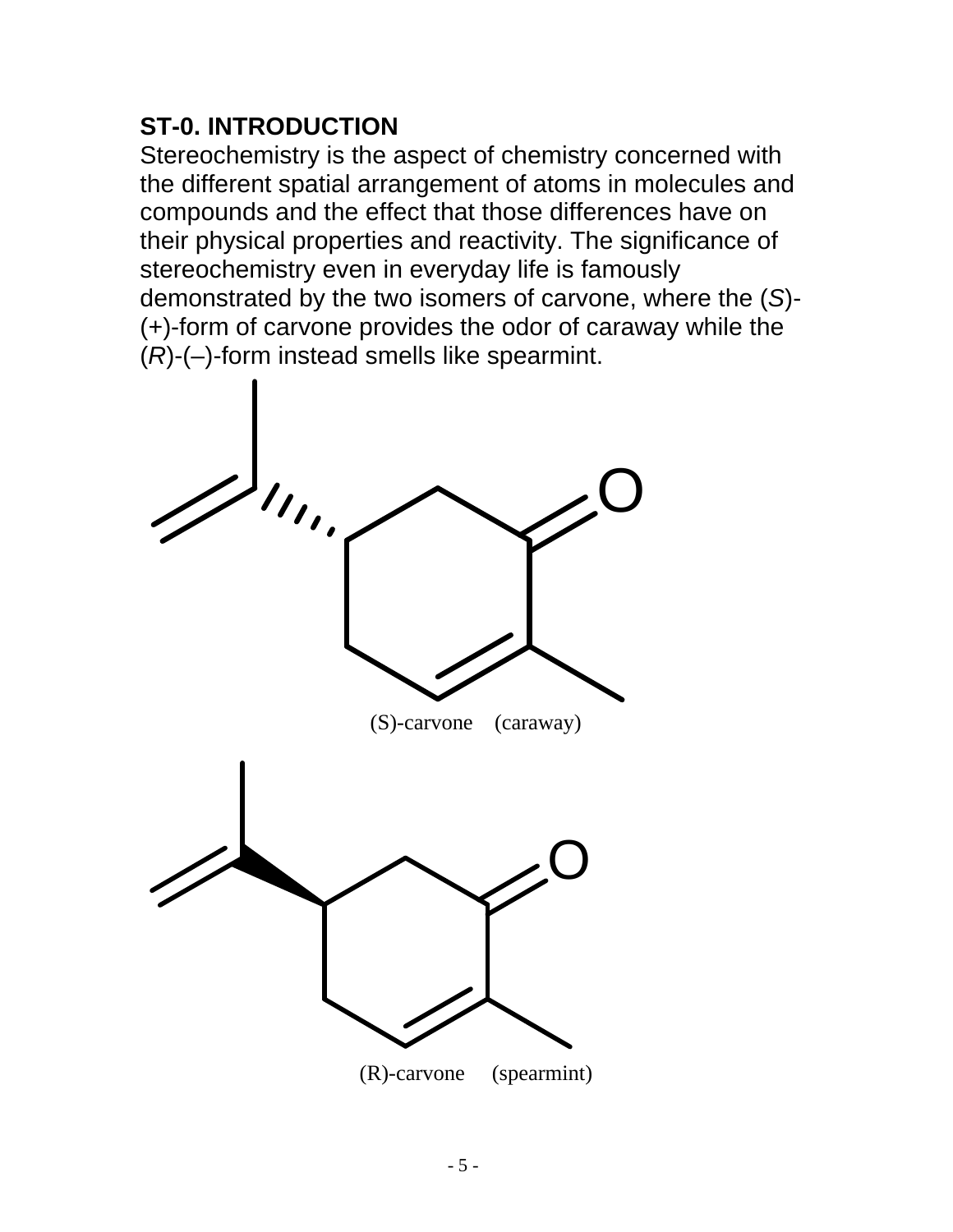Chemical structures are inherently three dimensional, but they are commonly depicted on two dimensional media such as printed paper or electronic computer displays. Any depiction of a three-dimensional object on a two-dimensional surface is going to require some level of distortion.

#### **ST-0.1 Overview**

Throughout this publication are numerous examples of chemical structures drawn in styles that are labeled as "preferred", "acceptable", "not acceptable", or occasionally "wrong". Since the depiction of chemical structures is something of an art form and will likely remain so, it is worthwhile to clarify the meaning of those terms as they are used here.

The styles labeled as "preferred" show how the configuration of a structure should best be indicated in such cases, where there are no other overriding concerns. These depiction styles are generally applicable across many classes of chemical structures.

Sometimes, however, overriding concerns are present. Steroids, for example, must be drawn in a specific fixed orientation [1]. A complex structure might need to be distorted in order to avoid overlap in other parts of the diagram. Bridged ring systems can be particularly interesting, since the topology of the ring system itself can force its bonds into orientations that are not otherwise seen in acyclic systems. Solid wedged and hashed wedged bonds should not be placed between two atoms that are both asymmetric except when literally unavoidable; that restriction alone accounts for many of the exceptional cases in this publication. The diagrams labeled as "acceptable" indicate additional depiction styles that could be considered if the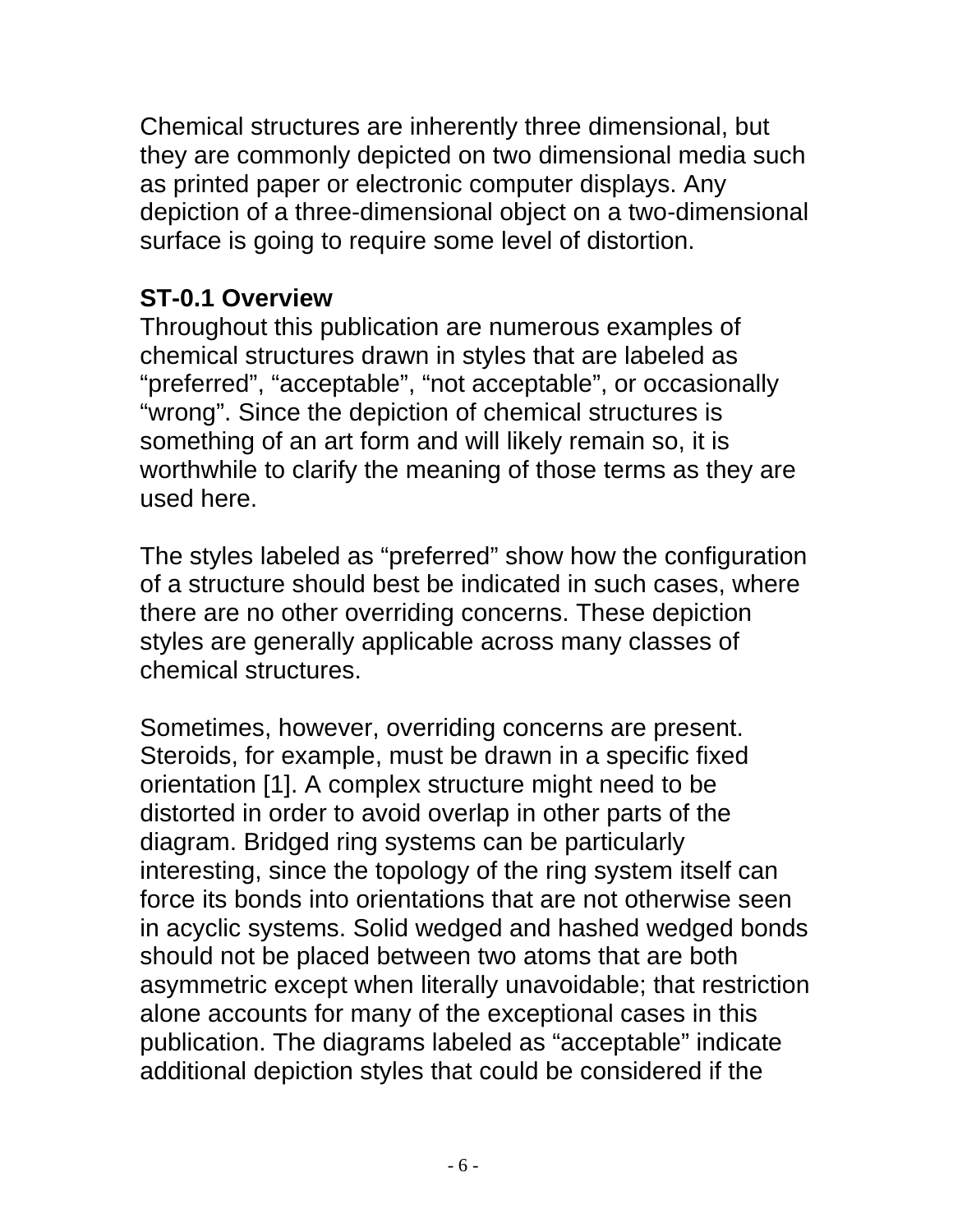preferred style is inappropriate for some well-considered reason.

Many of the structural depictions included in this document are provided as counterexamples, offering clarification of how structures should *not* be shown. Those depictions are labeled as "not acceptable", indicating that they should be strongly avoided in normal usage. Where possible, they have been accompanied by further description of why they are not acceptable, and why the alternative depictions are preferred or more acceptable.

Finally, a small number of examples are labeled as simply "wrong". Those show representations that should be avoided in all cases, generally because they depict something that is either self-contradictory or because they accurately represent a substance other than the one intended.

The recommendations in this publication are intended for use in structural diagrams drawn in the "standard" twodimensional format where single bonds are represented with one line segment connecting a pair of atoms, double bonds are represented with two parallel line segments connecting a pair of atoms, atoms are labeled with atomic symbols (or not shown at all in the case of carbon atoms), and so on.

This publication extends and supersedes the section titled "Graphic Representation of Three- Dimensional Structures" in the earlier publication on the Basic Terminology of Stereochemistry [2]. Only issues related to the depiction of stereochemistry are discussed here; a future publication is planned that will make recommendations regarding nonstereochemical aspects of chemical structure depiction.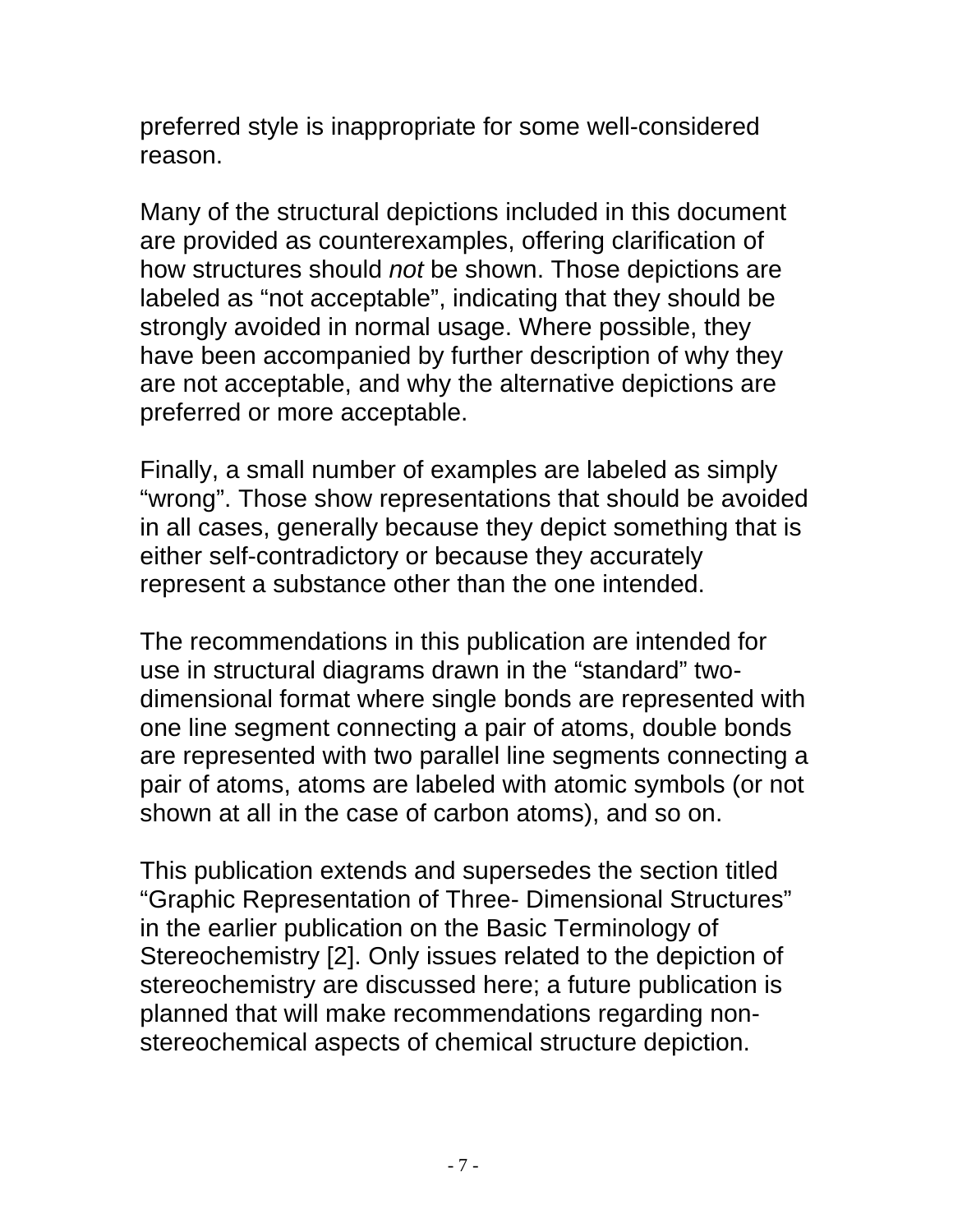#### **ST-0.2 Plain bonds**

All single bonds attached to nonstereogenic atoms should normally be drawn as plain bonds, that is, as simple thin lines that are not bold or dashed or hashed or wavy or adorned in any other way. The use of stereobonds  $(-, \dots, -, \dots, -, etc.)$  at nonstereogenic atoms should be avoided.



It is always acceptable to use stereobonds when emphasizing three-dimensional configuration, whether the associated atoms are stereogenic or not. For example, solid wedged bonds and hashed wedged bonds might be used when designating the *pro-R* and *pro-S* substituents on a prochiral tetrahedral center, or when depicting *syn*, *gauche*, or *anti* conformations of a torsion angle. This does not contradict the previous paragraph, as prochiral centers and torsional angles are in fact not normally emphasized as such. The use of solid wedged bonds and hashed wedged bonds in nonstereogenic environments is outside the scope of these recommendations.

Plain bonds should be used for nonstereogenic atoms even though the atom's substituents are not physically coplanar.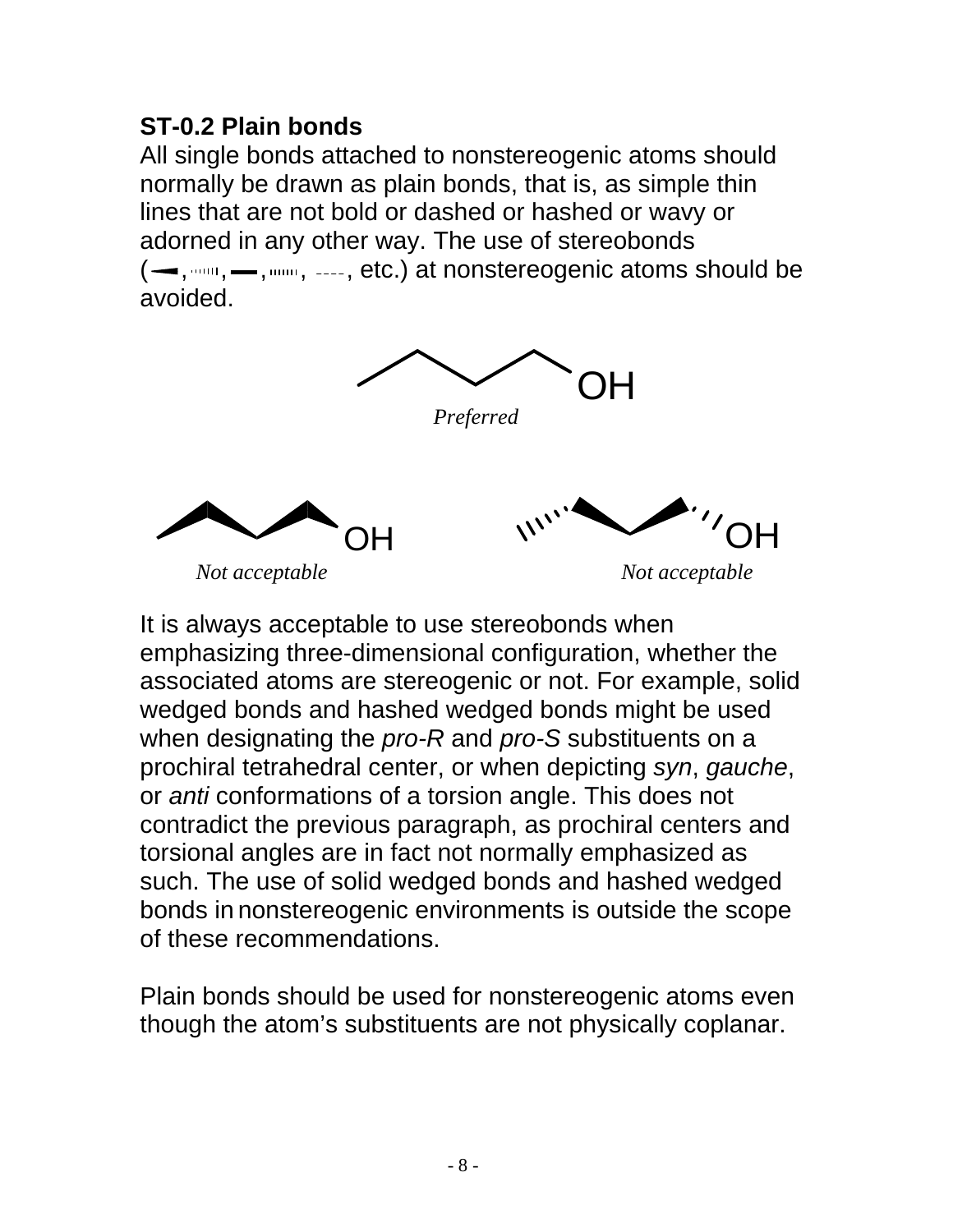

When attached to stereogenic atoms, plain bonds indicate the set of bonds that is to be considered as being in the plane of the paper. Other solid wedged or hashed wedged bonds are considered to extend above or below this plane. As a general rule, structures should be drawn to maximize the number of plain bonds, although there are exceptions (particularly for inorganic complexes with coordination numbers greater than four).



As discussed above, it is always acceptable to use solid and hashed wedged bonds when emphasizing the perspective of three-dimensional configuration, even if an alternate representation is possible that uses fewer stereobonds.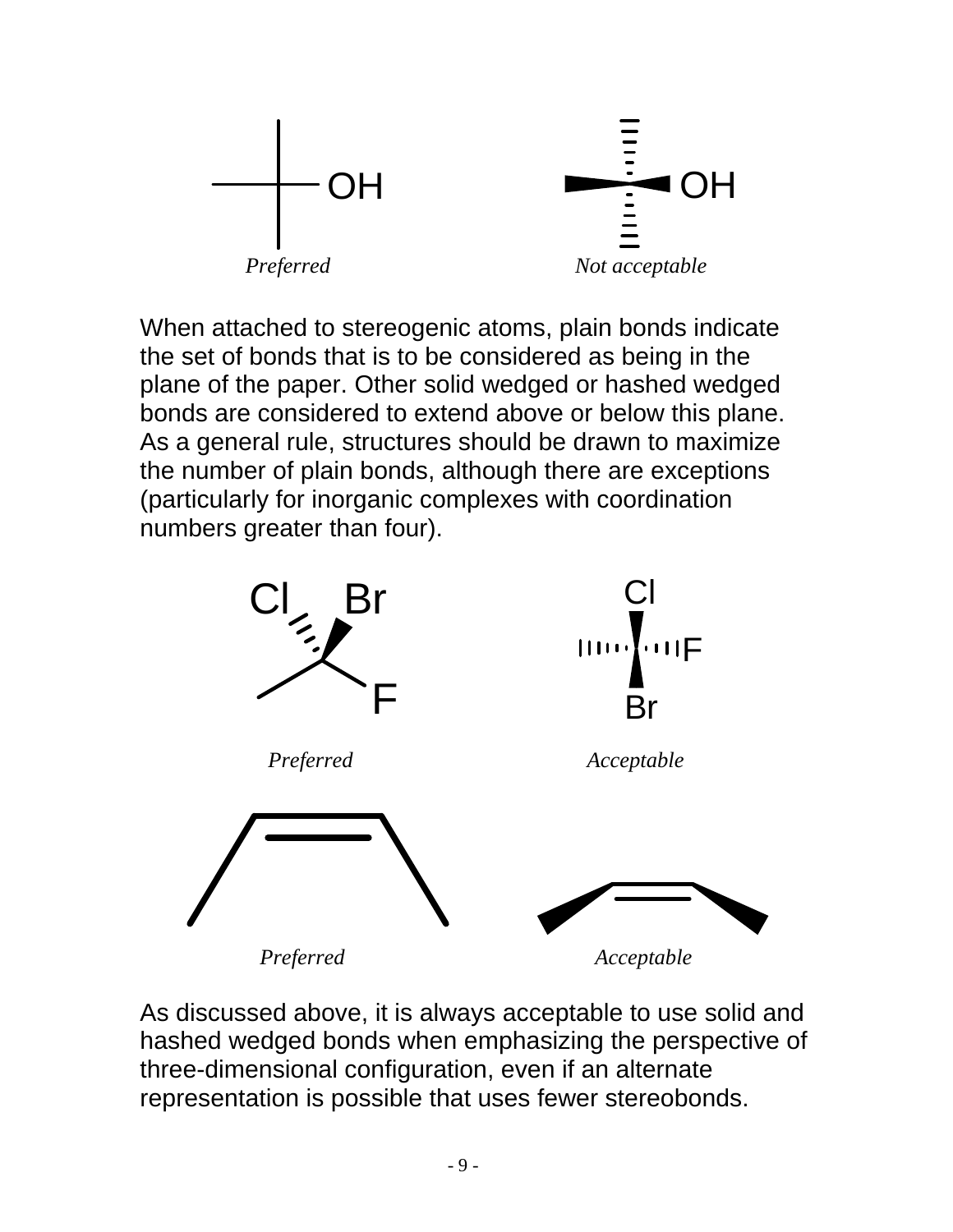Simple rings and fused ring systems should be drawn using plain bonds within the rings. If configuration is to be indicated with hashed wedged and solid wedged bonds, those bonds should be restricted to acyclic substituents. This is true even though in most cases the ring atoms will not all be coplanar; the implied coplanarity should be considered on a per-atom basis only, just as with acyclic compounds. Depiction of a solid wedged or hashed wedged bond within a ring is acceptable only in cases where no reasonable alternative is available (as in a spiro fusion, see ST- 1.3, or) or where all acyclic neighbors are themselves stereogenic (ST-0.5).



#### **ST-0.5 Stereobonds between stereocenters**

Stereobonds between stereocenters should be avoided at all costs. This was stated above but bears repeating because it is so important.



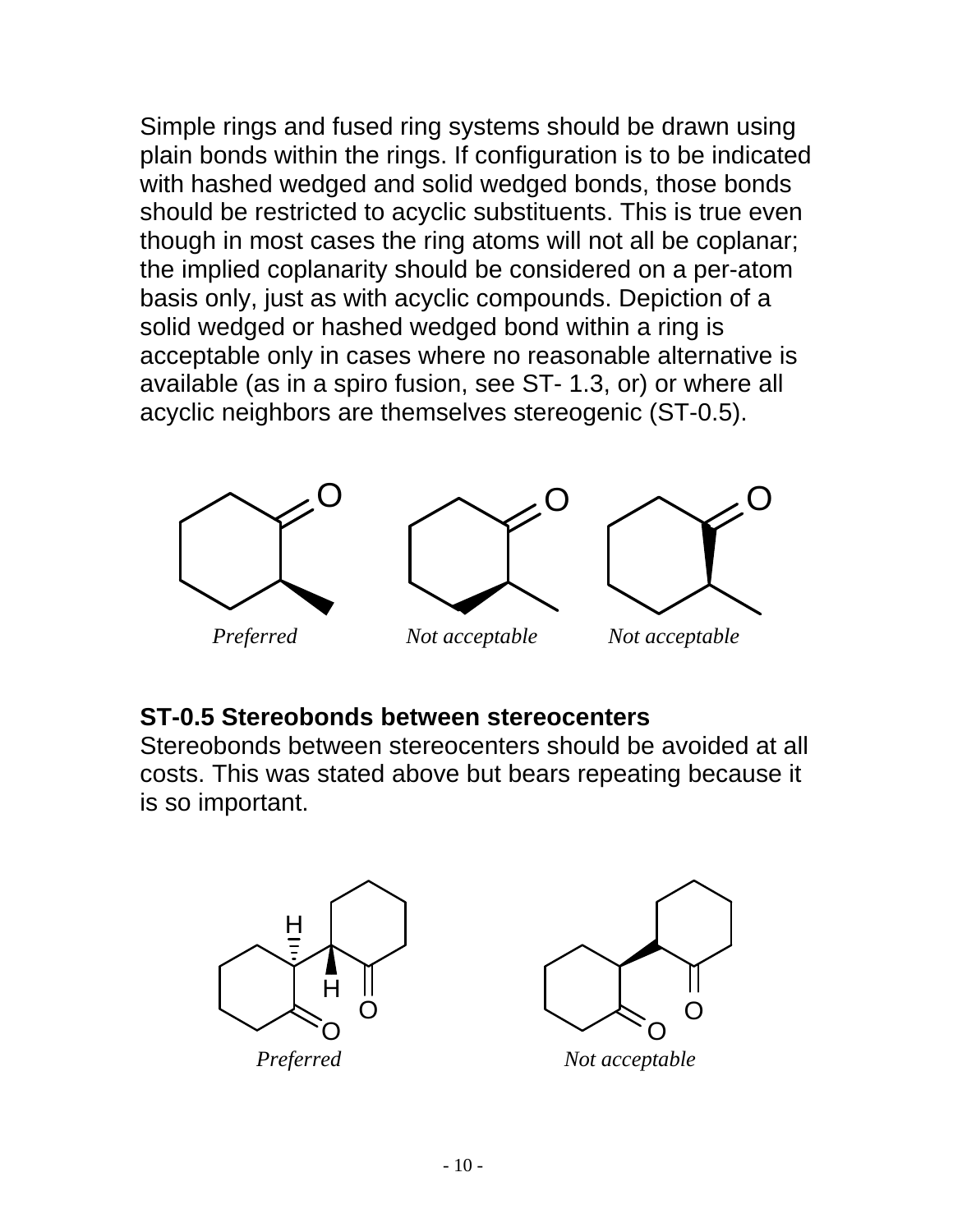

In rare cases — for example when one stereocenter is completely surrounded by four other stereocenters — a stereobond must be present between two stereocenters. There is no ideal solution in such cases, as some ambiguity is unavoidable. In this case, like the others, only the atom at the narrow end of a stereobond should be considered as having a specified configuration.



If the central atom has a specific configuration and the surrounding atoms also have specific configurations,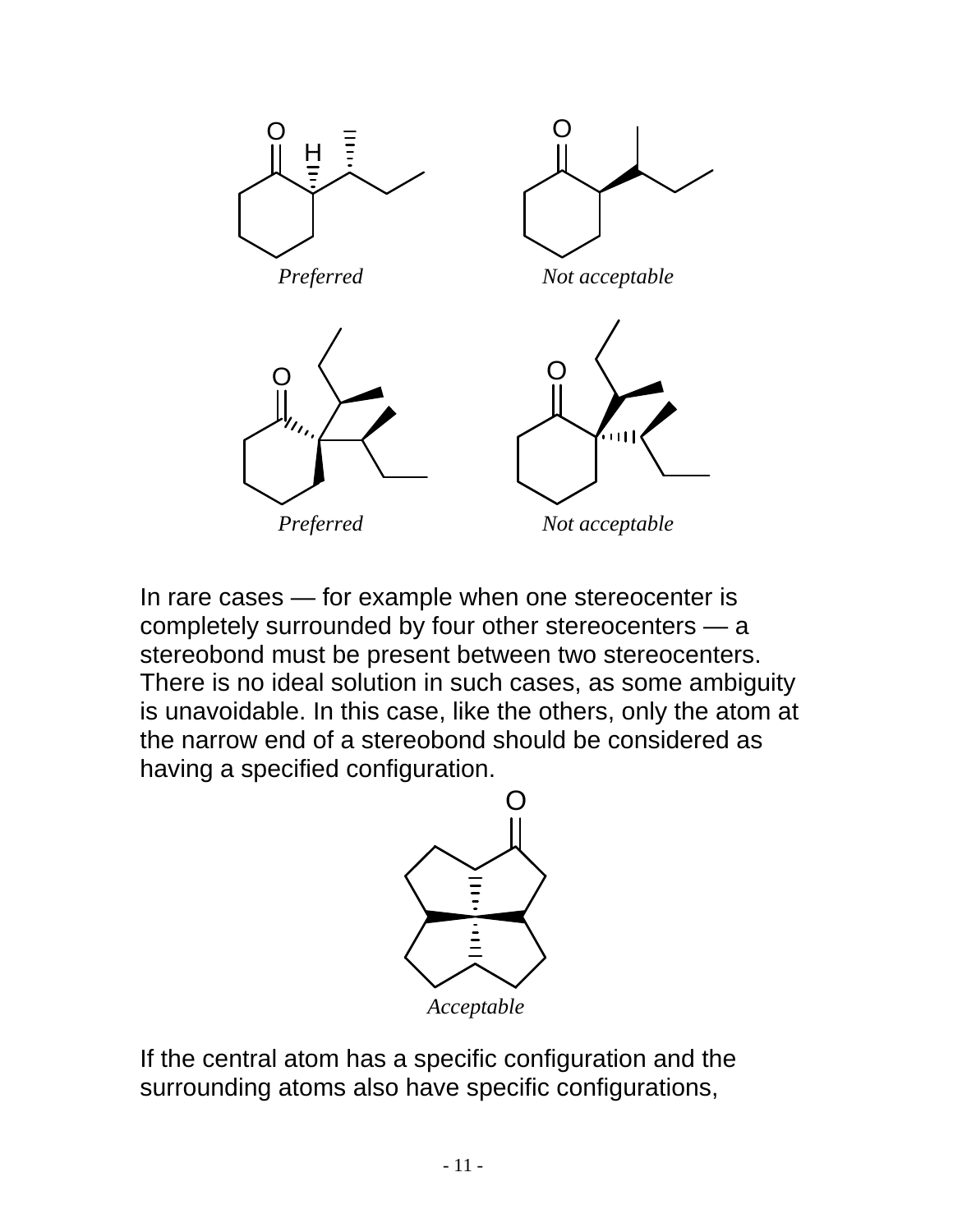additional stereobonds must be added to the surrounding atoms. It is preferred to select a depiction style for the central atom that has as few stereobonds as possible, since that will eliminate completely any ambiguity regarding the intended configuration at some of the adjacent atoms.



#### **ST-1.4 Tetrahedral centers at re-entrant atoms**

Although small ring systems are generally drawn as convex polygons, larger rings containing nine or more atoms are preferentially drawn as non-convex polygons, with two or more atoms "pointing inward" relative to the rest of the ring. As discussed above, it is not acceptable to depict tetrahedral stereochemistry at re-entrant atoms when any other option is available.



Epoxides have commonly been depicted in ways that incorporate solid wedged bonds or hashed wedged bonds at re-entrant angles. Such depiction styles are not acceptable.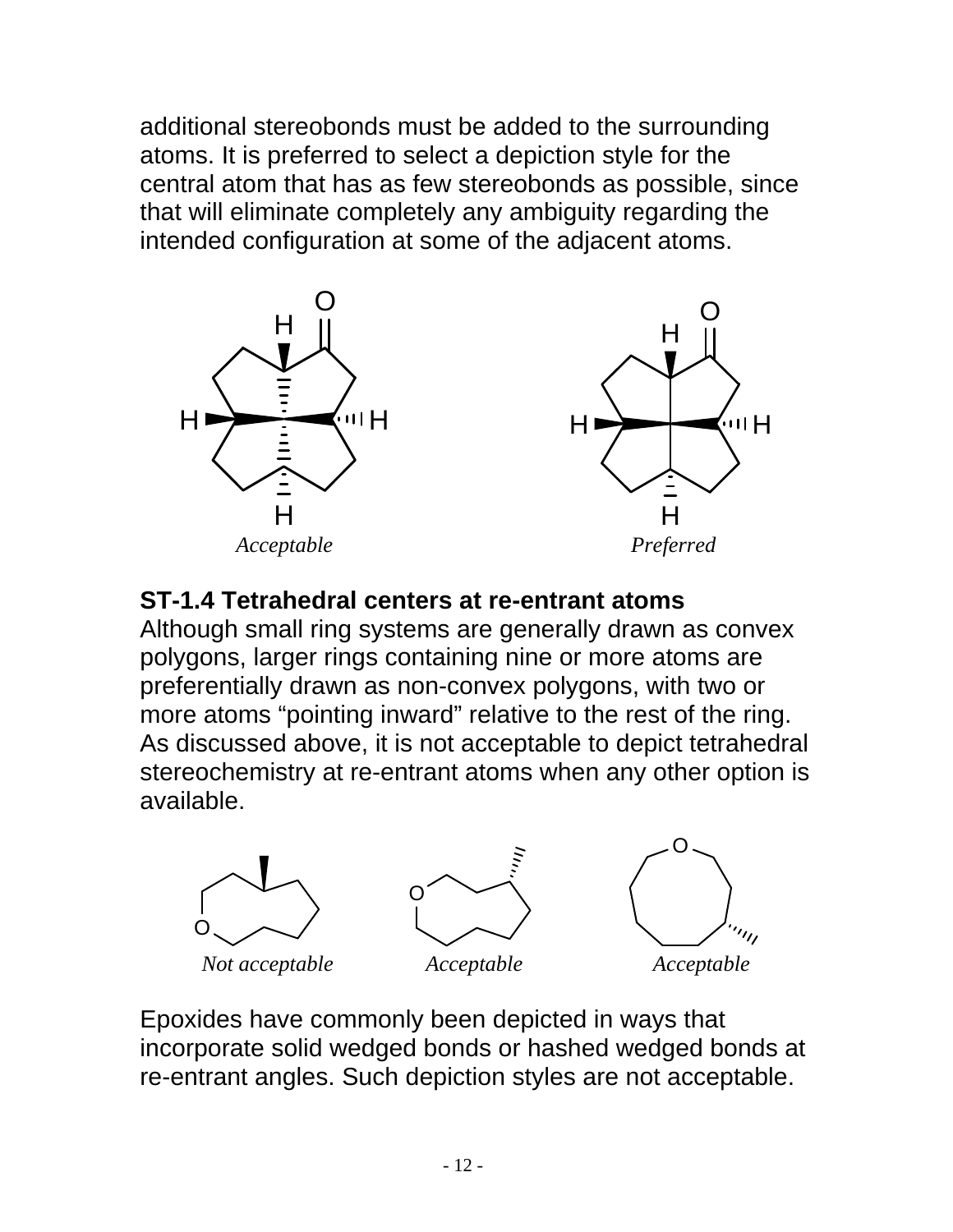

In some cases there are few appealing alternatives to having stereogenic atoms at some re-entrant positions. A classic example is the core ring of the antibiotic Erythromycin A, shown below. Traditionally, that ring has been depicted with 120° angles at each atom of its 14-membered ring, which results in two stereogenic centers at re-entrant atoms. In such a case, the substituents at the re-entrant atoms should be oriented inwards to the ring as well. It would be preferable to depict the ring in a way that did not require any stereogenic centers at re-entrant atoms.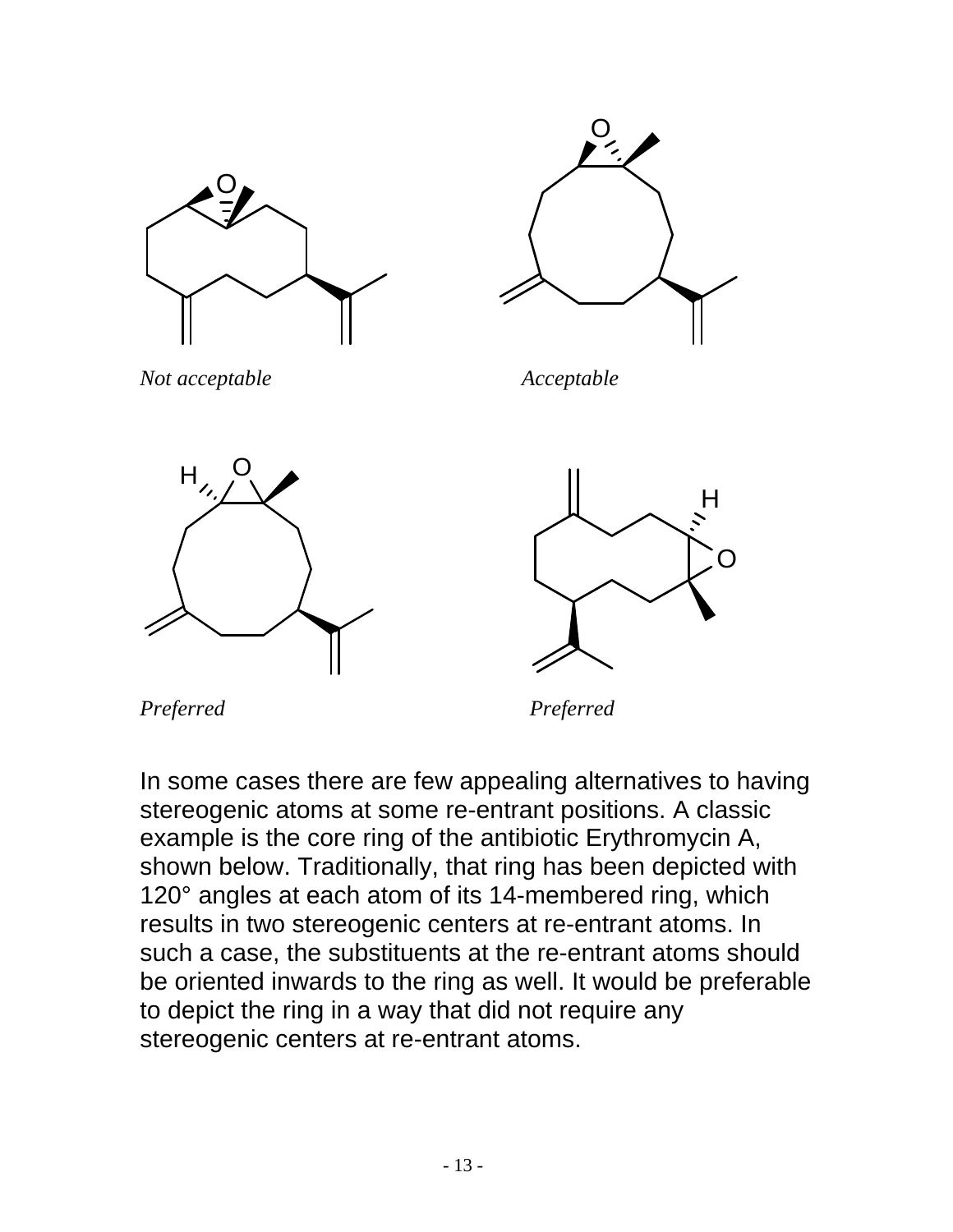

The examples above also demonstrate that solid wedged bonds must be converted to hashed wedged bonds and vice versa when a re-entrant atom is converted to a morestandard convex environment.

#### **ST-1.7 Hindered biaryls**

Hindered biaryls (such as 2,2'-disubstituted 1,1'-binaphthyl) represent yet another case of axial chirality. The additional substituents in this system constrain the aromatic rings so that they can no longer rotate freely, and such systems are